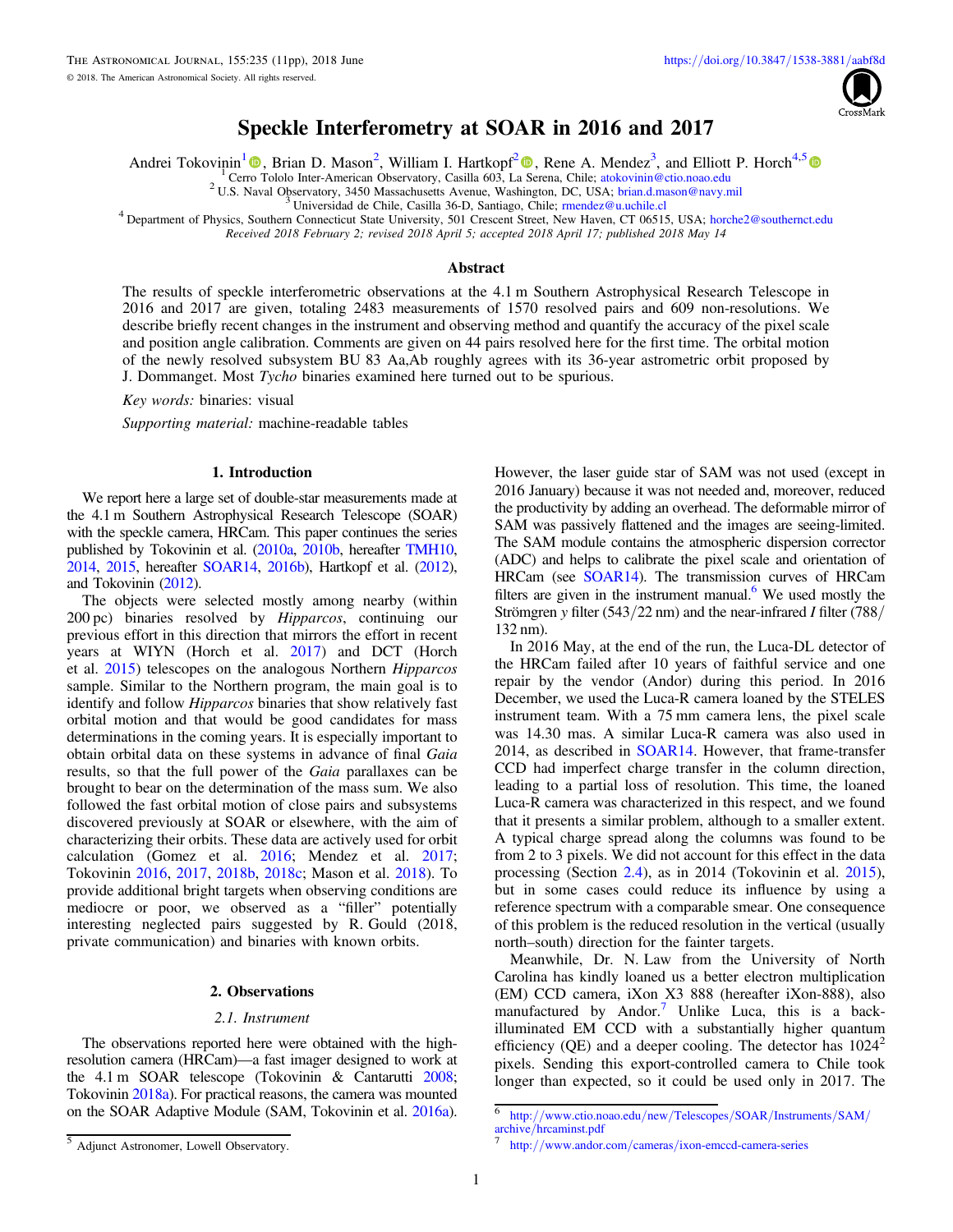

Figure 1. Product of the *I*-filter transmission curve and the detector quantum efficiency. The dotted horizontal line shows the FWHM for the iXon camera.

larger 13-micron pixel size required a change of the re-imaging lens in HRCam to one with 125 mm focal length, resulting in a pixel scale of 15.75 mas. The mechanical structure was reinforced to hold this heavier camera. The HRCam PC computer was also replaced. As the cable connecting the camera to the computer is short, the PC was located close to the HRCam. The data acquisition software was adapted to the new detector by R. Cantarutti. The minimum exposure time for the standard  $200 \times 200$  pixel region was 24 ms, and this exposure time was used mostly throughout 2017. With this exposure time, the 50 Hz vibrations, when present, affect both resolution and sensitivity of HRCam (Tokovinin et al. [2010a](#page-10-0); Tokovinin [2018a](#page-9-0)). A shorter exposure of 6.7 mas is possible in the so-called cropped sensor mode. This mode was tested at the telescope, but not used because switching between readout modes cannot be done rapidly.

Figure 1 shows the QE of the detector multiplied by the transmission of the filter I. This filter cuts off only short wavelengths, so the bandwidth depends on the detector response. The curve for iXon-888 has an FWHM of 170 nm (from 725 to 895 nm), with an effective wavelength of 824 nm. With this wide bandwidth, the effective wavelength depends on the source color; it is substantially longer for red stars. For comparison, the corresponding QE curve of the Luca-DL camera with the same filter is also plotted; it has a central wavelength of 788 nm and a narrower FWHM bandwidth of 132 nm.

# 2.2. Observing Procedure

In speckle interferometry, the data accumulation takes only a short time (typically 8 s). Therefore, the observing efficiency is mainly determined by the telescope slew and setup (centering of the star, setting the ADC, and changing filters). The standard procedure at SOAR requires the operator to select target coordinates from a list and to command the slew to the new position. When the observing list contains several hundred targets, this is a labor-intensive task.

To address this problem, we developed in 2014 a speckle observing tool, written in IDL. In preparation for the run, targets are selected from the database including all observed objects; it contains the equatorial coordinates, proper motions, magnitudes, separations, date of the last observation at SOAR, and comments. The selected information is used by the

observing tool with a graphic user interface. It displays an area of the sky around the selected target in the horizontal (azimuth and elevation) coordinates. The next target is selected by clicking on the display or entering its number. All previous observations of the selected object at SOAR can be listed on the screen, if desired. By pressing a button, the target coordinates for the current moment (accounting for the proper motion) are sent to the SOAR telescope control system (TCS). The new SOAR TCS moves the telescope if the requested slew is less than  $5^\circ$  (recently extended to  $15^\circ$ ), otherwise confirmation of slew by the telescope operator is needed. This tool greatly reduces the load on the telescope operators. At the same time, the target name is sent to the instrument software, hence there is no need to type it. The observer only has to center the target and to select the filter and the detector parameters. Use of this observing tool has improved the efficiency to the point where 300 targets could be observed in one winter night.

The choice of the next target remains manual, considering priorities and variable observing conditions. For example, useful measures of bright stars can be made through transparent clouds or under very poor seeing. So, the observing program contains extra "filler" targets for such situations. The observing tool also helps to optimize telescope slews. The combination of priorities, diverse observing conditions, slew, and visibility constraints defines which program stars are actually observed in each run. In 2017, most observations were made remotely from La Serena. This is very convenient, especially for short observing runs.

# 2.3. Observing Runs

The observing time for this program was allocated through NOAO (2.5 nights in 2016, programs 16A-0005 and 16B-0044, PI A.T.) and by the Chilean National Time Allocation Committee, CNTAC (4 nights in 2016A, program CN2016AB-4, PI R.A.M.). Some data reported here (e.g., on calibration binaries) were also collected during observations with HRCam for other programs (2.5 nights in 2015B, 15B-0268, PI C. Briceñno, 1 night in 2016A/B, PI B. Pantoja, and 2 nights in 2016A, PI Ji Wang, Kepler-2 follow-up). Measures and discoveries resulting from the Kepler-2  $(K2)$  program are included in this paper. In 2017, 2 nights per semester were assigned through NOAO for multiple-star observations (PI A.T., programs 17A-0008 and 17B-0066). All observations were made by A.T., sharing the allocated time between programs to cover the whole sky and to improve temporal cadence for pairs with fast orbital motion.

Table [1](#page-2-0) lists the observing runs, the calibration parameters (position angle offset  $\theta_0$  and pixel scale in mas), and the number of objects observed for all programs covered in each run. Its last column gives the median FWHM of the recentered images, β, determined during data processing.

Run 1 (2.5 nights in 2016 January) was dedicated to observations of young stars (PI C. Briceño) in Orion and Chamaeleon, see Briceño & Tokovinin ([2017](#page-9-0)). The image quality (hence sensitivity) was improved using the UV laser, allowing us to observe stars of  $I \sim 13$  mag with exposure times of 0.1 or 0.2 s (not quite at the diffraction limit, however, with a median FWHM of  $0''33$ ). When the main targets were not visible, double stars were observed without laser in the standard speckle mode. The seeing was good during most of this run.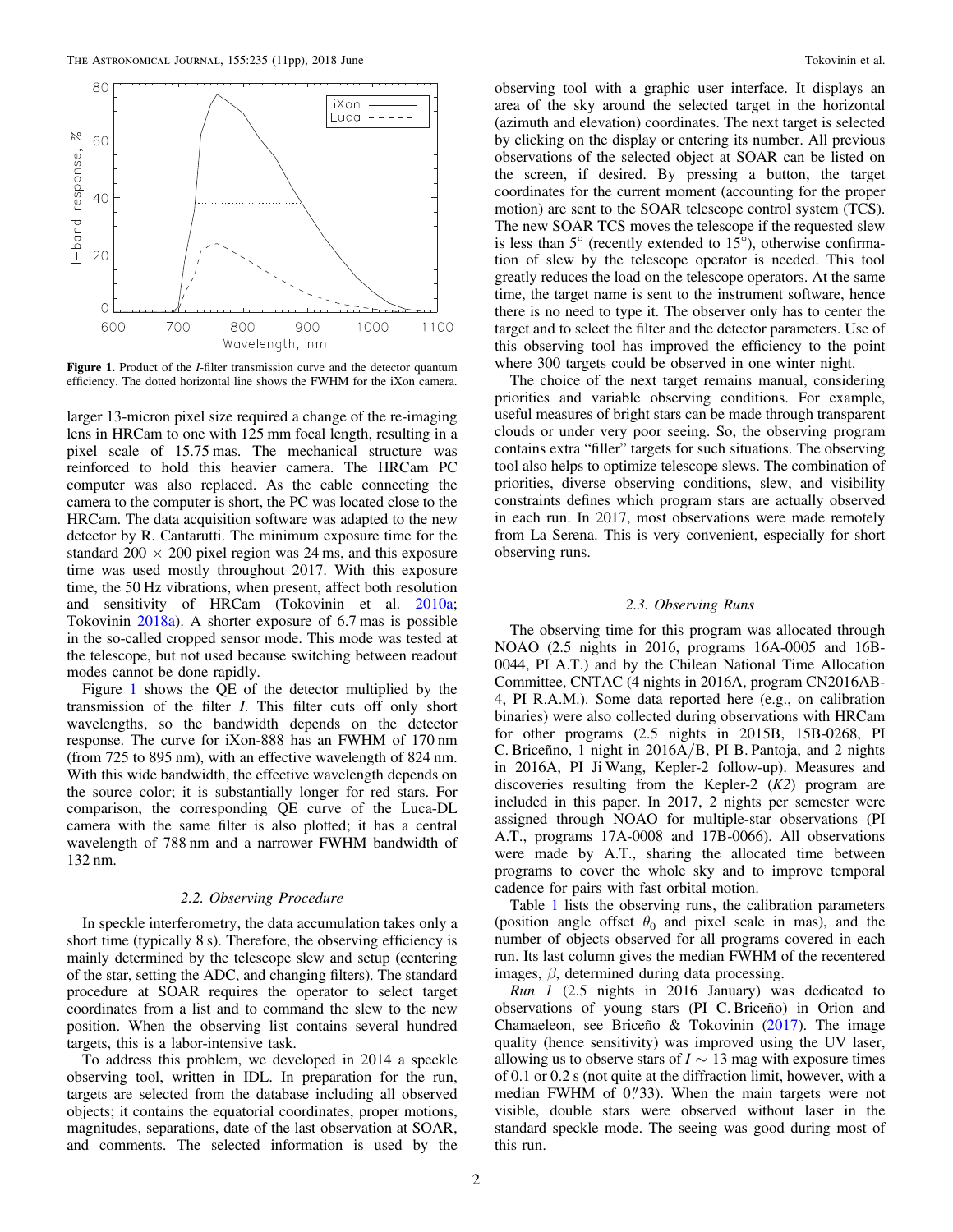Table 1 Observing Runs

<span id="page-2-0"></span>

| Run | Dates          | $\theta_0$<br>$(\text{deg})$ | Pixel<br>(mas) | $N_{\rm{obj}}$ | β<br>$($ ") |
|-----|----------------|------------------------------|----------------|----------------|-------------|
| 1   | 2016 Jan 16–18 | $-3.00$                      | 15.23          | 270            | 0.77        |
| 2   | 2016 Feb 18-20 | $-2.72$                      | 15.23          | 474            | 0.83        |
| 3   | 2016 May 20-23 | 0.20                         | 15.23          | 315            | 1.15        |
| 4   | 2016 Dec 12    | $-12.0$                      | 14.30          | 41             | 0.64        |
| 5   | 2016 Dec 15-17 | 0.30                         | 14.30          | 493            | 0.67        |
| 6   | 2017 Apr 13    | $-0.1$                       | 15.75          | 152            | 0.82        |
| 7   | 2017 May 15    | $-0.1$                       | 15.75          | 201            | 0.80        |
| 8   | $2017$ Jun 6   | $-0.1$                       | 15.75          | 319            | 0.68        |
| 9   | 2017 Jul 14    | $-0.1$                       | 15.75          | 161            | 0.88        |
| 10  | 2017 Aug 7     | 0.1                          | 15.75          | 116            | 1.02        |
| 11  | 2017 Sep 5     | 0.0                          | 15.75          | 275            | 0.73        |
| 12  | 2017 Oct 4     | $-0.15$                      | 15.75          | 41             | 0.90        |
| 13  | 2017 Oct 28    | 0.2                          | 15.75          | 122            | 0.55        |

Run 2 (2.5 nights in 2016 February) was split between observations of multiple stars (0.5 nights), Hipparcos binaries (2 nights), and the program of B. Pantoja (0.5 night). It enjoyed clear skies and slow wind speed, with average seeing. On the last night of the run, the phenomenon of optical ghosts was observed, as described below in Section [2.6.](#page-3-0)

Run 3 (4 nights in 2016 May) suffered from poor weather and technical problems. The first night started with a strong wind and a high humidity of 83%. The seeing was extremely poor (2″–3″). The telescope was closed for high humidity most of the night, so only 44 bright stars could be observed. The following night was clear, with a strong wind, poor seeing, and occasional passage of transparent clouds. The third night was lost to clouds. When some bright stars were observed between the clouds, frequent failures of the Luca-DL camera prevented operation. On the last night of the run (also mostly cloudy) we replaced the camera, but these data are discarded here, being insufficient in both quality and quantity for a meaningful analysis. The first two nights of this run were assigned to the Kepler-2  $(K2)$  follow-up, which is the Yale program managed by Ji Wang (at the California Institute of Technology, Caltech). He provided the list of targets, including all known binaries from the Washington Double Star Catalog, WDS (Mason et al.  $2001$ ) in the K2 fields (R.A. range from 16 to 20 hr, decl. from  $-31^\circ$  to  $-25^\circ$ ). Pairs wider than 4" could not be measured with HRCam; however, we discovered 10 new components in known binaries (see Section [3.3](#page-5-0)). The 2 last nights (May 22 and 23) were assigned to the program of R. Mendez (CNTAC) on Hipparcos binaries. In this run, the new SOAR TCS was operational, allowing small slews to be commanded directly by the speckle observing tool.

Run 5 (2.5 nights in 2016 December) was preceded by 2 hours of engineering observations on December 12, treated here as a separate run 4. As described in Section [2.1](#page-0-0), we used the loaned Luca-R camera in these runs. The sky was clear, and the seeing was average.

Run 6 in 2017 April used for the first time the new iXon-888 CCD camera, on an engineering night with a strong wind and occasional transparent clouds.

Run 7 in 2017 May used 1 allocated night. For several hours, the telescope remained closed owing to high humidity.

Run 8 on 2017 June 6 used 1 full night allocated for the multiple-star program. The sky was mostly clear. A record number of 319 targets were observed during this night.

Run 9 in 2017 July was a half-night allocation for the program by B. Pantoja. Some observations were made through transparent clouds.

Run 10 used the engineering time on a partially cloudy night, when other planned tasks could not be accomplished.

Run 11 was almost a full night of 2017 September 5 (engineering). The regular allocated night of September 11 was lost to clouds.

Run 12 on 2017 October 4 used only 2 hr of engineering time, again observing through the clouds.

Run 13 on 2017 October 28 (half-night) enjoyed a clear sky and good seeing. The increased sensitivity of the new camera allowed us to observe some stars as faint as  $I = 14$  mag without adaptive correction. However, SOAR vibrations affected some data of this run.

# 2.4. Data Processing

Data processing is described in [TMH10](#page-10-0) and subsequent papers of this series. We recall it here briefly, emphasizing the caveats. A series of short-exposure images are recorded as FITS cubes, typically of  $200 \times 200 \times 400$  pixel size, two cubes per target and per filter. A larger image size of  $400 \times 400$  pixels is used for pairs wider than 1.75. The power spectrum (PS) of each data cube is computed after subtracting the bias and applying a threshold to eliminate noise in empty pixels. In the case of iXon-888 cooled to −60°C, the dark current is negligible, while the bias has a gradient in the vertical direction only; the software was adapted accordingly. Along with the PS, the program computes the average recentered image and the shift-and-add (SAA) image centered on the brightest pixel. The auto-correlation function (ACF) is computed later from the PS, filtered to remove low spatial frequencies.

Binary companions are detected in the ACF. Their parameters (position angle  $\theta$ , separation  $\rho$ , and magnitude difference  $\Delta m$ ) and their formal errors are determined by fitting a model to the high-frequency part of the PS; the model is a product of the reference PS and the PS of two point sources. In most cases, the reference is derived from the azimuthally averaged PS of the object itself ([TMH10](#page-10-0)). Vibrations, telescope wind shake, and residual aberrations such as astigmatism create two-dimensional patterns in the PS that are not captured by the model. Using another observed object (either unresolved or with a substantial magnitude difference) helps here, as explained in Tokovinin et al. ([2016b](#page-10-0)). However, the PS structure constantly evolves in time, complicating its modeling.

Measurements of binaries wider than  $\sim$ 0." 1 are not sensitive to the PS model and are very robust. In contrast, for close pairs with a substantial magnitude difference  $(\Delta m)$ , the results of the fitting procedure do depend on the PS structure, the use (or not) of the real on-sky reference, and its conformity to the actual PS. Some measures presented here are affected by these poorly quantified biases. Differences between positions measured in the y and I filters are indicative of such cases. Measures of binaries at or below the diffraction limit (27 mas in the y filter and 40 mas in the I filter) should also be treated with caution. Less reliable measurements are marked by colons.

Yet another caveat is related to the differential photometry of binaries wider than ∼1″. The speckle signal is reduced by anisoplanatism, biasing the derived  $\Delta m$  to higher values. If the pair is resolved in the centered images, an alternative photometric procedure corrects for this bias (see [TMH10](#page-10-0)).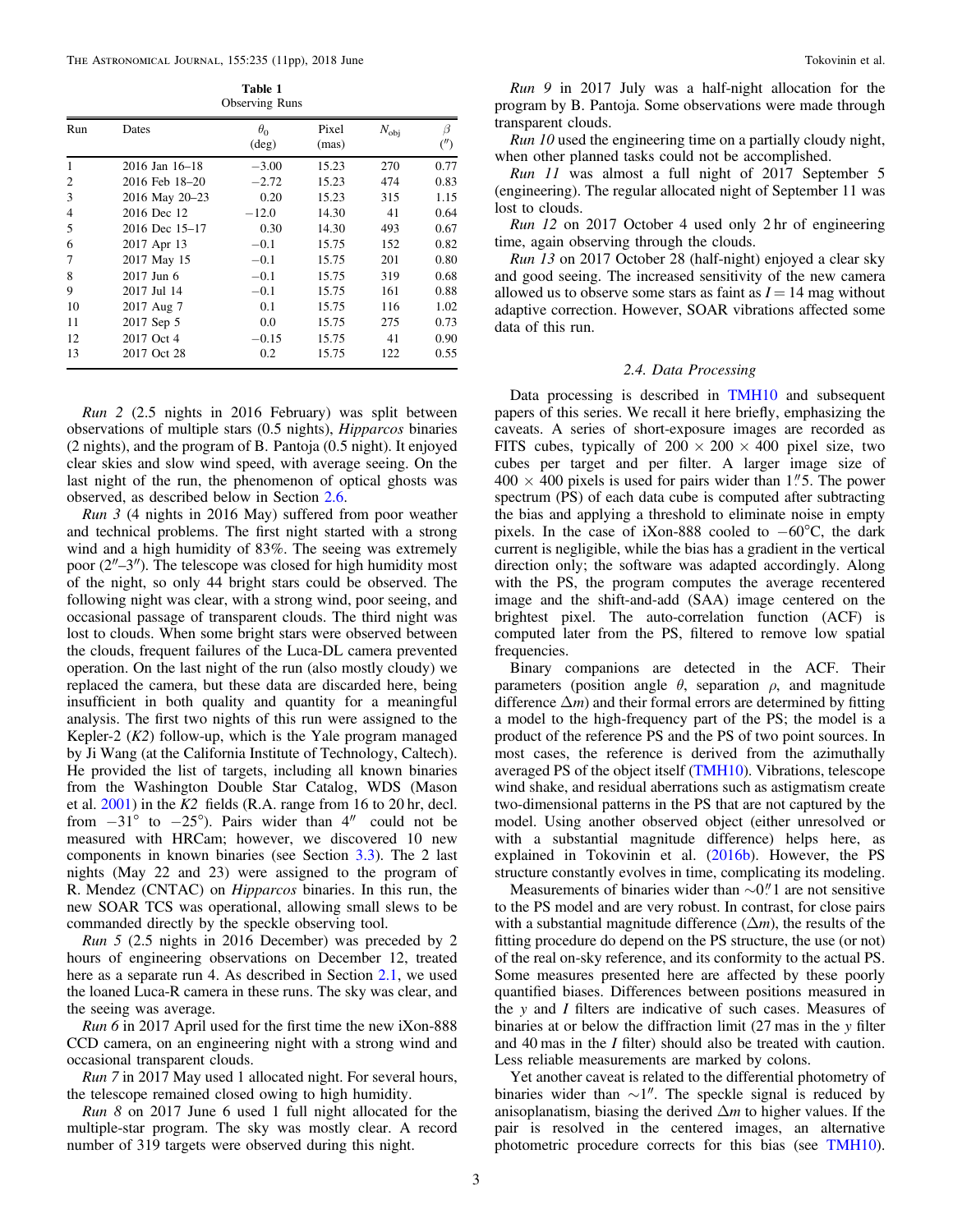<span id="page-3-0"></span>The resolution in the centered images,  $\beta$ , is also determined in the process. However, images of wide pairs can be partially truncated, especially when the wind-induced telescope shake causes substantial image wander or when the seeing is particularly poor. Such situations also lead to an overestimate of  $\Delta m$ . It is safe to consider the published  $\Delta m$  of wide pairs as upper limits. The photometry is reliable when there are several mutually agreeing measurements of  $\Delta m$ .

Speckle processing determines the PA of the pair modulo 180°. When the companion is seen in the SAA images, the correct quadrant can be chosen, provided that  $\Delta m > 0.3$  mag; otherwise, the two peaks in the SAA image are equal and the strongest one cannot be identified. Quadrants defined in this way are marked by the flag "q" in the data tables. The flag "\*" indicates binaries resolved in the centered images, where the quadrants are also known.

# 2.5. Calibration of Position Angle and Scale

The calibration of the PA and pixel scale was done with respect to 64 wide pairs, as explained in [SOAR14](#page-10-0). It was revisited and improved here by including more calibrators and the latest data. Moreover, the motion of some calibrators is now modeled by orbits adjusted to fit the SOAR data, rather than by linear functions of time. A few stars showing obvious deviations from the models were removed from the list of calibrators. One such ex-calibrator that turned out to be a triple system is presented below in Section [3.4.](#page-8-0) A typical rms deviation of the calibrator binaries from the models is from 1 to 3 mas in both radial and tangential directions. Overall, measures of the calibrators comprise about 10% of all measures presented here.

In run 3, the new SOAR TCS was used for the first time. We found that the instrument PA, nominally set at  $0^{\circ}$ ,  $90^{\circ}$ , or some other round number, was incorrect in a small number of cases, causing manifestly wrong angle measurements. This prompted us to recompute all instrument PAs using the information on the telescope elevation, Nasmyth rotator angle, and star position. The recomputed angles differed from their nominal round values; they were used in the data reduction. With the recomputed instrument angles, the rms scatter in the PA of the calibration binaries decreased from  $0^\circ$ .7 to  $0^\circ$ .4, indicating the appropriateness of this correction. However, the remaining scatter is still substantially larger than normal. It is possible that the mechanical rotation of the Nasmyth bearing had failures preventing it from reaching the required angle. This problem apparently persisted in run 5, but the PAs were not recomputed because this did not reduce the scatter of the calibrators,  $0^\circ$ . The small engineering run 4 suffered from the communication problem between the instrument software and the TCS; some PAs in these data might be erroneous. In contrast, the calibrator observations in 2017 show a small PA scatter from 0°.1 to 0°.2 in all runs.

Figure 2 plots the residual deviations of the calibrators in PA versus time. The distribution of points in time corresponds to the observing runs in Table [1.](#page-2-0) Despite the correction of the instrument angles in run 4, there is one deviant measure. Run 5 also shows a larger than usual scatter in the PA residuals of the calibrators. When all 231 observations of the calibrators during two years are treated as one data set, the rms scatter in PA is 0°.25. The global rms scatter of the scale factor is 0.0041.

Four binaries (WDS J04136+0743, J07277+2127, J09285 +0903, and J22409+1433) have very accurate orbits based on



Figure 2. Residual in position angle of the calibration stars, plotted vs. time.



Figure 3. ACFs of ADS 3701 (top row) and HR 1585 (bottom row) in three filters showing OGs. Fragments of ACFs of  $51 \times 51$  pixels (0.78) recorded on 2016 February 20 are shown. North is up, east to the right; the intensity scale is arbitrary.

long-baseline interferometry (Muterspaugh et al. [2010a](#page-9-0), [2010b](#page-9-0)). A total of 10 measures of these binaries have mean residual in PA of  $-0^{\circ}$ 15 with rms scatter of 0°. 28. The mean residual in separation is 3.3 mas with the rms of 2.0 mas. This comparison is the external check of the data accuracy. The majority of visual orbits are less accurate than our measures.

#### 2.6. Optical Ghosts

During the first hours of the night on 2016 February 20, the phenomenon of optical ghosts (OG) was observed. The sky was clear, the wind speed was low or zero. We pointed and unexpectedly resolved ADS 3701, a known "ghost" binary (Tokovinin [2012](#page-9-0)). However, the bright star HR 1585 observed immediately after also displayed a similar doubling. Both bright objects were observed with short 2 ms exposures, eliminating a potential effect of telescope vibration. Figure 3 shows the speckle ACFs of these two objects in three filters. Unlike real double stars, the separation of the "companions" increases in proportion to the wavelength. Moreover, we see the second, fainter companions with double separation. The phenomenon is obviously associated with diffraction on a periodic structure where the first and second diffraction orders are seen. The separation of the first-order diffraction maximum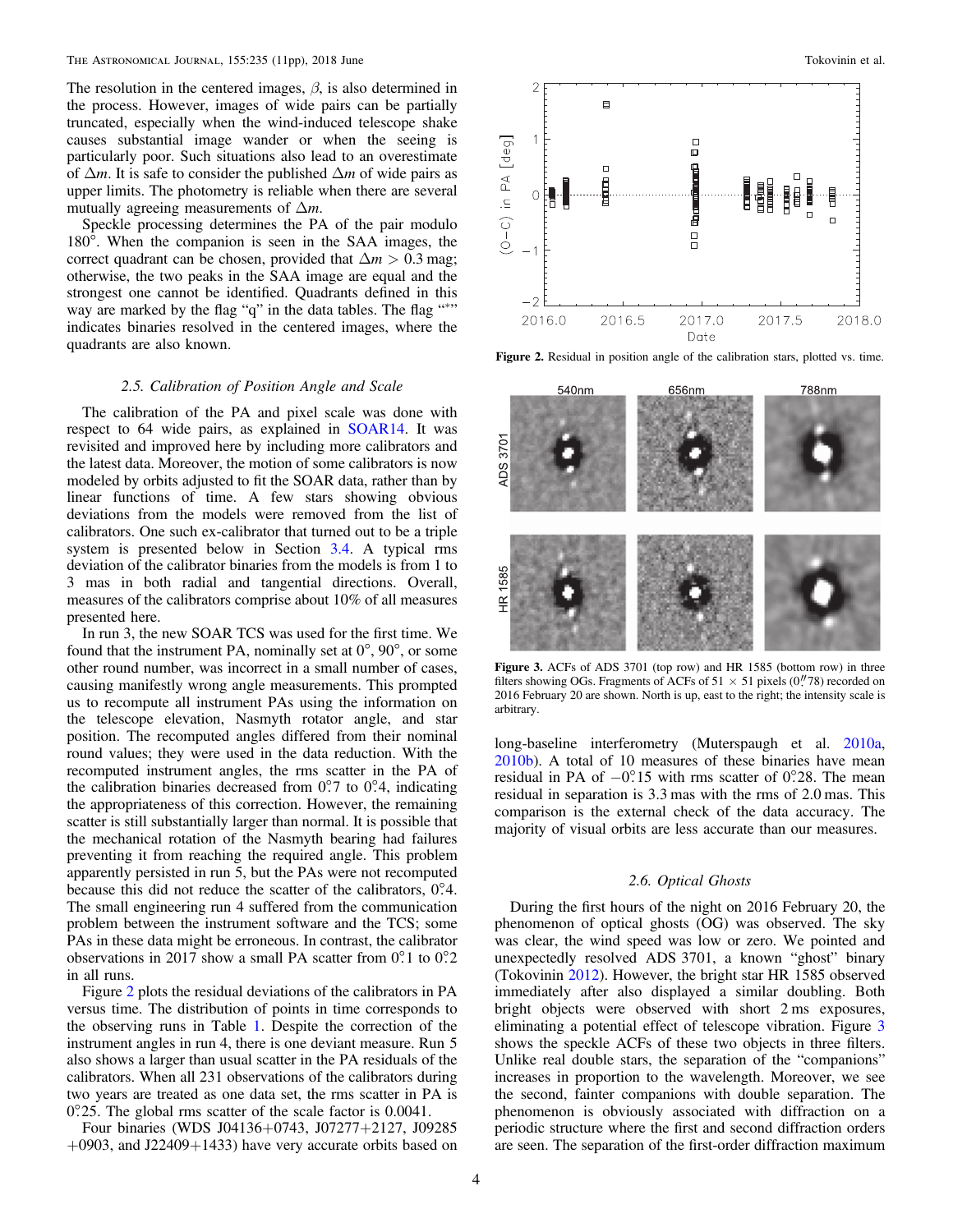| Table 2                           |  |
|-----------------------------------|--|
| <b>Examples of Optical Ghosts</b> |  |

| Date (UT)             | Filt.     | <b>WDS</b>                 | <b>ROT</b> | AZ    | EL         | $ROT-EL$ | Ĥ     |       |
|-----------------------|-----------|----------------------------|------------|-------|------------|----------|-------|-------|
|                       |           | $\alpha$ , $\delta$ (2000) | (°)        |       | $(^\circ)$ |          |       |       |
| 2016 Feb 20 00:18     |           | $04357 + 0127$             | 77.3       | 334.6 | 55.3       | 22.0     | 161.7 | 0.178 |
| 2016 Feb 20 09:26     |           | $14375 + 0217$             | 58.8       | 358.4 | 57.3       | 1.5      | 167.6 | 0.231 |
| 2016 Feb 20 09:26     |           | $14375 + 0217$             | 58.8       | 358.4 | 57.3       | 1.5      | 166.2 | 0.153 |
| $2016$ Feb 21 $01:12$ |           | $05348 + 0929$             | 65.9       | 339.6 | 47.9       | 18.1     | 167.5 | 0.155 |
| 2016 Feb 21 01:14     | $H\alpha$ | $05348 + 0929$             | 65.9       | 339.6 | 47.9       | 18.1     | 167.0 | 0.184 |
| $2016$ Feb 21 01:16   |           | $05079 + 0830$             | 73.0       | 328.8 | 45.9       | 27.1     | 164.9 | 0.092 |
| 2016 Feb 21 01:30     |           | $05354 - 0555$             | 93.0       | 321.4 | 60.0       | 33.1     | 164.9 | 0.187 |

Note. The columns contain ROT—Nasmyth rotator angle; AZ —telescope azimuth; EL—telescope elevation; ROT–EL—instrument angle on the sky; θ and ρ—PA and separation of the OG processed as a binary companion.

 $\rho \sim 0.1$  is related to the grating period  $b = \lambda/\rho$ , with b calculated to be from 0.8 to 1.1 m.

The OGs were observed in three objects that were located close to each other on the sky, then disappeared in the following group of objects in the same sky area, and reappeared again in two more episodes, each counting several successive objects. The three OG episodes occurred during a time period of about one hour (from UT 0:46 to 1:37), and no more OGs were seen for the rest of the night. Data examination revealed that similar OGs occurred on the previous night around UT 0:18 and 9:26. The wind speed on the previous night was also very low.

Table 2 provides the circumstances of some OG observations that might help in finding their origin. The first three columns give the UT date of the observation, filter, and WDS designation of the target. The WDS is used only for convenience, as OGs are unrelated to binary companions (in fact,  $04357+0127$  is the single star HIP 21411). Then follow the angle of the Nasmyth rotator ROT, the telescope azimuth AZ, and the elevation EL. The difference EL−ROT shows the instrument angle relative to the telescope primary mirror or, equivalently, the parallactic angle. The last two columns give the position angle  $\theta$  and the separation  $\rho$  of the OGs measured as if they were double stars.

The position angles of OGs observed on both nights are confined within a narrow range, close to but not exactly aligned with the north–south direction. The parallactic angle ranged over 32°, so OGs are not aligned in the vertical direction. The OGs were observed when the telescope was pointing to the north–north–east, at moderate elevation. They appeared and disappeared on a timescale of several minutes; however, in the pair of data cubes of the same star taken one after another, the OGs are always similar.

The nature of OGs is mysterious. We could reproduce the OGs in simulated speckle images by placing in the beam a fixed periodic phase screen, in addition to the random atmospheric perturbation corresponding to the  $0\rlap.{''}7$  seeing. By trial and error, we found that the clipped sine wave (only positive half-periods, zero otherwise) with a spatial period b of 1 m and a path-length amplitude of  $0.2 \mu$ m matches the OGs seen in various filters, creating two diffraction orders of approximately correct relative intensity.

The origin of such quasi-periodic phase disturbances is not known. They are certainly not related to the instrument or telescope, as evidenced by the position angles. The fact that OGs appear only episodically under zero-wind conditions suggests that they might be a transient atmospheric phenomenon like stratification or waves. Systematic wavefront

distortion under low wind has been observed at the Very Large Telescope (VLT) by Sauvage et al. ([2015](#page-9-0)). OGs corresponding to the grating period of ∼2 m were seen during previous speckle runs at SOAR (see Figure 11 in [TMH10](#page-10-0)). However, OGs with two diffraction orders and a larger separation were observed at SOAR for the first time only now. The OG phenomenon can explain some false double-star discoveries made with speckle interferometry in the past. We mistakenly assumed HIP 75050 to be a newly resolved pair before realizing that its measure refers to the OG.

## 3. Results

# 3.1. Data Tables

We do not report here the results belonging to other PIs, namely the Orion and Chamaeleon (Briceño & Tokovinin [2017](#page-9-0)) surveys and the targets observed for B. Pantoja. However, observations of binaries in the K2 fields (PI Ji Wang) are published here with the PI's permission.

The data tables have the same format as in the previous papers of this series. They are available in full only electronically. Table [3](#page-5-0) lists 2483 measures of 1570 resolved pairs and subsystems, including 44 newly resolved pairs. The columns of Table [3](#page-5-0) contain (1) the WDS (Mason et al. [2001](#page-9-0)) designation, (2) the "discoverer designation" as adopted in WDS, (3) an alternative name, mostly from the Hipparcos catalog, (4) Julian year of observation, (5) filter, (6) number of averaged individual data cubes, (7, 8) position angle  $\theta$  in degrees and internal measurement error in tangential direction  $\rho\sigma_{\theta}$  in mas, (9, 10) separation  $\rho$  in arcseconds and its internal error  $\sigma_{\rho}$  in mas, and (11) magnitude difference  $\Delta m$ . An asterisk follows if  $\Delta m$  and the true quadrant are determined from the resolved recentered image; a colon indicates that the data are noisy and  $\Delta m$  is likely overestimated (see [TMH10](#page-10-0) for details); the flag "q" means that the quadrant is determined from the SAA image (Section [2.4](#page-2-0)). Note that in the cases of multiple stars, the positions and photometry refer to the pairings between individual stars, not the photocenters of subsystems.

For binary stars with known orbital elements, Columns (12–14) of Table [3](#page-5-0) list the residuals to the ephemeris position and code of reference to the orbit adopted in the Sixth Catalog of Orbits of Visual Binary Stars (Hartkopf et al. [2001](#page-9-0), hereofter  $VBS^8$ hereafter [VB6](#page-9-0)).

Table [4](#page-6-0) contains the data on 426 unresolved stars, some of which are listed as binaries in WDS or resolved here in other filters. Columns  $(1)$  through  $(6)$  are the same as in Table [3](#page-5-0),

<sup>8</sup> See http://[ad.usno.navy.mil](http://ad.usno.navy.mil/wds/orb6/wdsref.html)/wds/orb6/wdsref.html.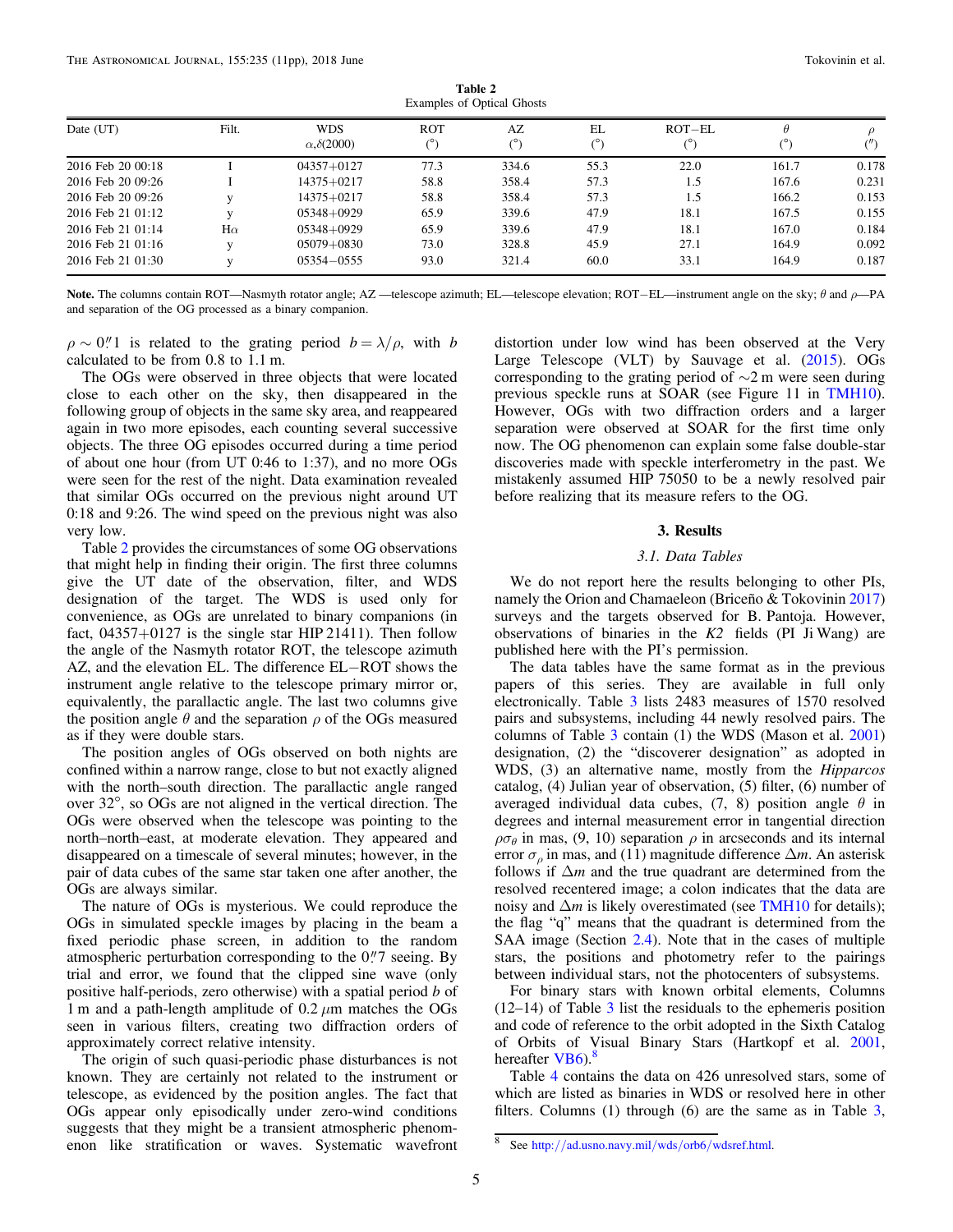Table 3 Measurements of Double Stars at SOAR (Fragment)

<span id="page-5-0"></span>

| <b>WDS</b><br>(2000) | Discoverer<br>Designation | Other<br>Name  | Epoch<br>$+2000$ | Filt | N                           | $\theta$<br>$(\text{deg})$ | $\rho\sigma_{\theta}$<br>(mas) | $\rho$<br>$($ ") | $\sigma \rho$<br>(mas) | $\Delta m$<br>(mag) | $[O-C]_\theta$<br>$(\text{deg})$ | $[O-C]_o$ | Reference<br>Code <sup>a</sup> |
|----------------------|---------------------------|----------------|------------------|------|-----------------------------|----------------------------|--------------------------------|------------------|------------------------|---------------------|----------------------------------|-----------|--------------------------------|
| $00024 + 1047$       | A 1249 AB                 | <b>HIP 190</b> | 17.6802          |      | 2                           | 246.4                      | 0.5                            | 0.3003           | 0.1                    | 0.8 <sub>q</sub>    | $-0.1$                           | 0.041     | Zir2003                        |
| $00029 - 7436$       | TDS 3 AB                  | $CD-75$ 1309   | 17.6804          |      | 2                           | 46.8                       | 1.4                            | 1.5189           | 0.5                    | 0.6                 |                                  |           |                                |
| $00036 - 3106$       | <b>TOK 686</b>            | <b>HIP 290</b> | 16.9487          |      | 3                           | 13.3                       | 0.8                            | 0.1293           | 12.0                   | 3.6                 |                                  |           |                                |
|                      |                           |                | 17.6801          |      | 2                           | 24.1                       | 10.0                           | 0.1320           | 1.0                    | 4.1                 |                                  |           |                                |
| $00039 - 5750$       | I 700                     | HIP 306        | 16.9596          |      | $\mathcal{L}$               | 167.1                      | 0.3                            | 0.2557           | 0.1                    | 0.3                 |                                  |           |                                |
| $00061 + 0943$       | HDS 7                     | <b>HIP 510</b> | 17.6802          |      | $\mathfrak{D}$              | 196.3                      | 0.3                            | 0.2604           | 0.1                    | 0.3                 | 0.2                              | 0.003     | <b>FMR2017c</b>                |
| $00098 - 3347$       | SEE 3                     | <b>HIP 794</b> | 17.6801          |      | $\mathfrak{D}$              | 123.6                      | 0.1                            | 0.9069           | 0.1                    | 1.0                 | 1.9                              | 0.007     | Hrt2010a                       |
| $00100+0835$         | A 1801                    | <b>HIP 807</b> | 17.6802          |      | $\mathfrak{D}$              | 198.5                      | 0.1                            | 0.3164           | 0.2                    | 0.3                 |                                  |           |                                |
| $00106 - 7313$       | I 43 AB                   | <b>HIP 865</b> | 17.6011          |      | 3                           | 196.0                      | 0.7                            | 0.4956           | 0.7                    | 1.3                 | $-0.6$                           | $-0.009$  | Cve2010e                       |
| $00121 - 5832$       | <b>RST 4739</b>           | <b>HIP 975</b> | 16.9596          |      | $\mathcal{D}$               | 282.9                      | 0.2                            | 0.2853           | 0.1                    | 0.2                 |                                  |           |                                |
|                      |                           |                | 17.6008          |      | $\mathcal{D}_{\mathcal{L}}$ | 279.3                      | 1.3                            | 0.2776           | 0.5                    | $0.0$ :             |                                  |           |                                |
| $00135 - 3650$       | <b>HDS 32</b>             | HIP 1083       | 16.9487          |      | 2                           | 11.4                       | 0.5                            | 0.2592           | 0.2                    | 0.8q                | 0.0                              | 0.000     | Tok2017b                       |

Note.

<sup>a</sup> References to [VB6](#page-9-0) are provided at http://[ad.usno.navy.mil](http://ad.usno.navy.mil/wds/orb6/wdsref.txt)/wds/orb6/wdsref.txt.

(This table is available in its entirety in machine-readable form.)

although Column (2) also includes other names for objects without discoverer designations. For stars that do not have entries in WDS, WDS-style codes based on the J2000 position are listed in Column (1). Column (7) is the estimated resolution limit, equal to the diffraction radius  $\lambda/D$  for good-quality data and larger for poor data (the effective resolution limit is computed from the maximum spatial frequency where the signal in the PS stands above the noise, see [TMH10](#page-10-0)). Columns (8, 9) give the  $5\sigma$  detection limits  $\Delta m$  at  $0''15$  and  $1''$ separations determined by the procedure described in [TMH10.](#page-10-0) When two or more data cubes are processed, the highest  $\Delta m$ value is listed. The last column marks with colons noisy data mostly associated with faint stars. In such cases, the quoted detection limits might be too large (optimistic); however, the information that these stars were observed and no companions were found is still useful. In a few instances,  $\Delta m(0''15) = 0$ indicates that the automatic procedure failed to determine a detection limit at close separation.

#### 3.2. Most Tycho Binaries Are Spurious

The targets in run 4 featured all WDS binaries in the Kepler-2 fields, including those discovered by the Tycho mission (discoverer codes TDS and TDT). There are 17 targets with these codes in our data. One of them, TDT 721, is too wide to be resolved. Of the remaining 16, only one (TDT 3 at  $1''$ 5) is confirmed. The parameters of the Tycho pairs make them easily accessible to HRCam. We therefore conclude that a large number of Tycho binaries are spurious. Their supposed separations range from  $0$ ." 4 to  $3$ ". Interestingly, we have resolved two more pairs in this group, but at different separations: WDS J16086−2540 at 1."89 and  $\Delta I = 6.1$  mag (the TDS 9771 is listed with 0."4 separation and  $\Delta m = 0.12$  mag) and WDS J17022−2820 at 0."63 and  $\Delta I = 3.8$  mag (TDT 186 is listed at 0."4 and  $\Delta m =$ 0.44 mag). These faint companions are random discoveries unrelated to the previously claimed Tycho pairs.

The WDS contains 14,170 Tycho pairs; 330 of those have a code "X," i.e., are marked as spurious, while 1201 are confirmed. The veracity of most Tycho pairs still waits for confirmation.

# 3.3. Newly Resolved Pairs

Table [5](#page-7-0) lists 44 newly resolved pairs. Its format is similar to that of Table 3. For some multiple systems, we used existing discoverer codes and simply added new component designations. The last two columns of Table [5](#page-7-0) contain the spectral type (as given in SIMBAD) and the  $Hipparcos$  parallax  $p$  (van Leeuwen [2007](#page-10-0)). The Gaia (Gaia Collaboration et al. [2016](#page-9-0)) parallaxes, when available, are preferred; they are marked by asterisks. We comment on these objects below. The following abbreviations are used: PM—proper motion, CPM—common proper motion, RV—radial velocity, and SB1 and SB2 single- and double-lined spectroscopic binaries. Orbital periods are estimated from projected separation as

$$
P^* = (\rho/p)^{3/2} M^{-1/2},\tag{1}
$$

where  $\rho$  is the angular separation (assumed to equal the semimajor axis), p is the parallax, M is the mass sum, and  $P^*$  is the period in years. The statistical relation of these estimates to true periods is discussed by Tokovinin ([2014](#page-9-0)). Data from the spectroscopic Geneva-Copenhagen Survey, GCS (Nordström et al. [2004](#page-9-0)), are used for some targets.

HIP 20802 (HD 28388) is a G6V astrometric binary (Makarov & Kaplan [2005](#page-9-0)), on the California exoplanet search program (Isaacson & Fischer [2010](#page-9-0)); Nidever et al. ([2002](#page-9-0)) found an RV trend. Estimated period: 25 years.

HIP 35986 (HD 58249) has not been detected as an SB by the GCS, possibly owing to its fast axial rotation. Its small separation implies  $P^* \sim 10$  years. The pair was not measured in run 5 because of the charge transfer problem, but was resolved again in 2017.3 (run 6) at similar PA and larger separation.

HIP 37012 (HD 45698) is a chemically peculiar Ap star resolved at 0.'' 14, implying  $P^* = 65$  years.

HIP 41800 (HD 72881) is a chemically peculiar Ap star without any prior hints on its binarity;  $P^* = 30$  years. The six measures show a large scatter. However, without considering uncertain measures marked by colons, the position is stable over one year.

HIP 44914 (CD-37 5499) is a high-PM K5V dwarf star with only two references in SIMBAD. The new faint component at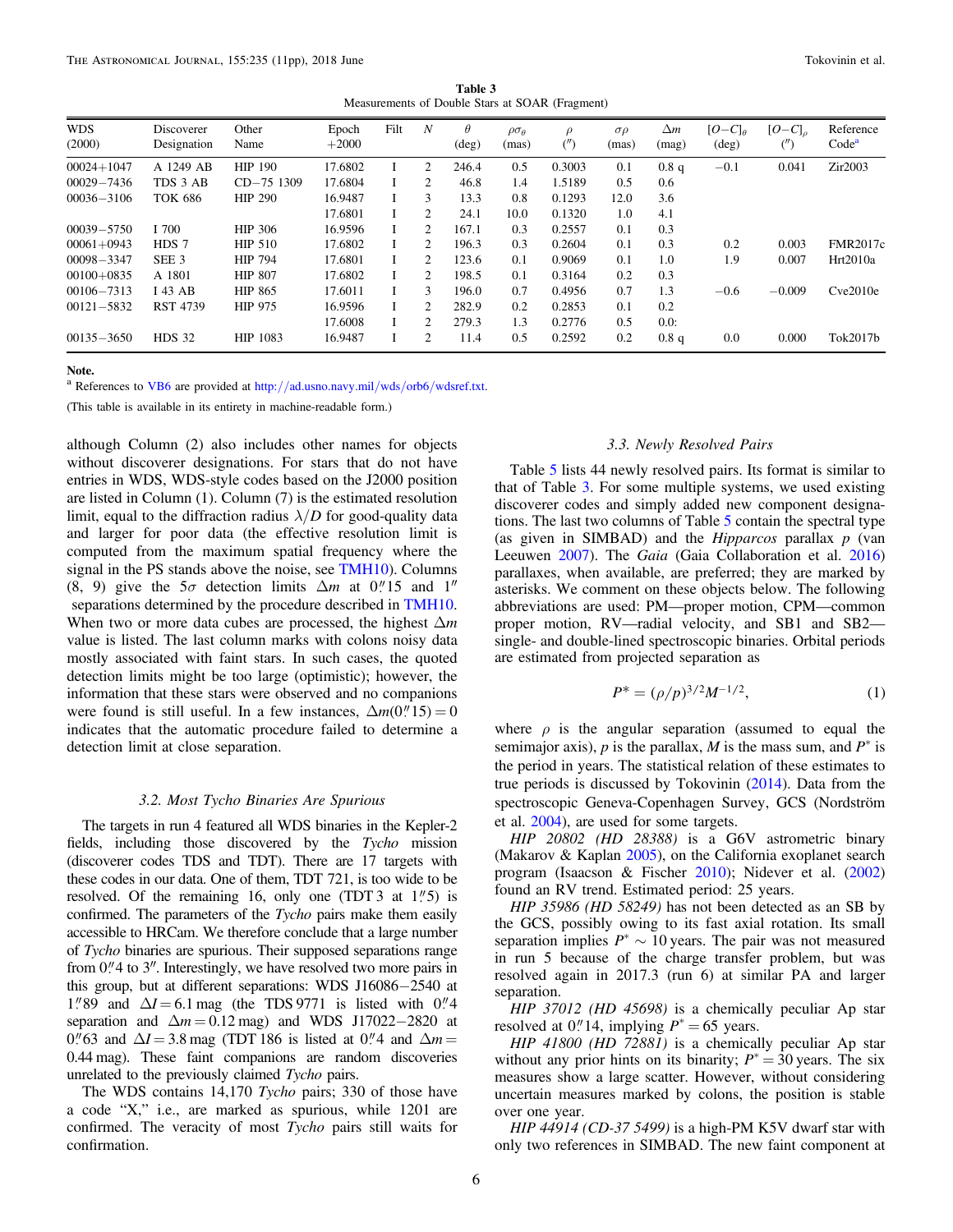| Table 4                     |  |
|-----------------------------|--|
| Unresolved Stars (Fragment) |  |
|                             |  |

<span id="page-6-0"></span>

| WDS (2000)<br>$\alpha$ , $\delta$ (J2000) | Discoverer                   | <i>Hipparcos</i> | Epoch   | Filter       | $\boldsymbol{N}$ | $\rho_{\rm min}$ |                              | $5\sigma$ Detection Limit |                    |
|-------------------------------------------|------------------------------|------------------|---------|--------------|------------------|------------------|------------------------------|---------------------------|--------------------|
|                                           | Designation<br>or Other Name | or Other<br>Name | $+2000$ |              |                  | (arcsec)         | $\Delta m(0.\n$ 15)<br>(mag) | $\Delta m(1'')$<br>(mag)  | $\Delta m$<br>Flag |
| $00219 - 2300$                            | RST 5493 A                   | HIP 1732         | 17.6801 |              | 2                | 0.041            | 2.53                         | 5.68                      |                    |
| $00291 - 0742$                            | MLR 2                        | HIP 2275         | 17.6801 |              | 2                | 0.041            | 2.66                         | 4.41                      |                    |
| $00313 - 1909$                            | <b>B</b> 6                   | HD 2797          | 17.6801 |              | 2                | 0.041            | 3.10                         | 4.82                      |                    |
| $00324 + 0657$                            | MCA 1 Aa, Ab                 | <b>HIP 2548</b>  | 16.9595 |              | $\overline{c}$   | 0.040            | 2.93                         | 4.61                      |                    |
|                                           |                              |                  | 16.9595 | $H\alpha$    | $\overline{2}$   | 0.041            | 3.32                         | 4.24                      |                    |
|                                           |                              |                  | 17.6802 |              | 2                | 0.041            | 2.22                         | 4.56                      |                    |
|                                           |                              |                  | 17.6802 | V            |                  | 0.028            | 3.53                         | 5.79                      |                    |
|                                           |                              |                  | 17.6802 | $H\alpha$    |                  | 0.039            | 3.73                         | 5.01                      |                    |
| 00366-4908                                | <b>HIP 2888</b>              | <b>HIP 2888</b>  | 16.9596 |              | $\mathfrak{2}$   | 0.040            | 4.13                         | 6.21                      |                    |
| $00374 - 3717$                            | I 705                        | HIP 2944         | 16.9596 |              | 2                | 0.040            | 4.07                         | 6.29                      |                    |
|                                           |                              |                  | 16.9596 | $\mathbf{V}$ | $\mathfrak{2}$   | 0.028            | 4.39                         | 6.05                      |                    |
| $00467 - 0426$                            | LSC 10 Aa, Ab                | HIP 3645         | 16.9569 |              | $\overline{c}$   | 0.040            | 3.14                         | 5.10                      |                    |

(This table is available in its entirety in machine-readable form.)

1 34 remained fixed in one year, hence it is physical. The period is long,  $P^* = 900$  years.

HIP 52792 (HD 93527) has a CPM companion HIP 52793 at 30."4, which is itself an SB2 according to the GCS. The new close pair Aa,Ab is fast ( $P^* = 2$  years), and we indeed see its fast retrograde motion in one year.

HIP 53938 (HD 95699, V360 Vel) is a chemically peculiar Ap star with periodic flux variability. The separation has slightly increased in one year, matching  $P^* = 55$  years. There is a physical companion at  $19\rlap.{''}2$ .

HIP 54553 (BD+16 2222) is a nearby M0V dwarf GJ 9348 with a relatively fast PM. The new companion at  $2\rlap.{''}6$  is confirmed as physical in 2018.

HIP 57600 (HD 102698) is another nearby K4V dwarf known as an astrometric (acceleration) binary (Makarov & Kaplan [2005](#page-9-0)). A fast retrograde motion of the new pair is seen, in agreement with  $P^* = 5$  years. The wide companion TOK 281 with similar PM listed in WDS at 407″ separation is likely optical.

HIP 57698 (HD 102804) is on the Magellan exoplanet search program. The newly found companion at  $0''$  60 can cause a measurable RV trend despite its long  $P^* = 350$  years. The pair is confirmed as physical by its reobservation in 2017.

HIP 58084 (BD-13 3470) is a K6V dwarf found here to be a 0."07 pair with nearly equal components and fast retrograde motion, in agreement with the estimated period  $P^* = 10$  years.

HIP 62445 (HD 111170, V940 Cen) is a young chromospherically active G9IV star in the Sco-Cen association. The newly resolved pair has  $P^* = 5$  years and shows some orbital motion in one year. The large discrepancy between the Hipparcos (7.7 mas) and Gaia DR1 (13.2 mas) parallaxes is presumably caused by the effect of orbital motion on the astrometric data reduction (the DR2 parallax is 7.9 mas).

HIP 62985 ( $\psi$  Vir, HR 4902) is a bright M-type giant with 149 references in SIMBAD. The faint binary companion detected in 1975 by lunar occultations (OCC 387 in the WDS) was directly resolved for the first time in 2016 at  $0''21$  and confirmed next year. The estimated period is ∼100 years.

HIP 63012 (HD 112145) is featured in the GCS, but otherwise it has attracted no interest so far. The new  $0''$  16 pair

with  $P^* = 80$  years is also not interesting because of its slow expected motion.

*HIP 63377 (HD 112636)* has a companion at  $0''/42$ . The resolution is very secure, but no second measure has been taken so far. Only a slow motion is expected,  $P^* = 160$  years.

HIP 69113 (HD 123445) is a bright B9V member of the Sco-Cen association. It was pointed instead of the fainter pair DE, at  $5''3$  from the component A. Detection of the new 56 mas, nearly equal pair Aa,Ab is secure; it is confirmed in 2018, at closer separation. The estimated period is  $P^* = 12$ years.

HIP 69549 (HD 124605) has a fast PM and an RV of  $-88.9$  km s<sup>-1</sup>; it is likely metal poor. Its resolution at 0."08 in 2016.14 is secure; however, the pair closed down and was unresolved in 2017.37;  $P^* = 13$  years.

HIP 70693 (HD 126620) is a new  $0''05$  pair with  $P^* = 8$  years. Its reobservation shows decreasing separation at nearly constant PA.

HIP 72492 (HD 130264) is the Hipparcos pair HDS 2092 revealed here as a new triple system; we resolve the secondary into a 0.<sup>*n*</sup> 057 pair BC and observe its direct motion;  $P_{BC}^{*} = 20$  years. Like some other triple dwarfs (Tokovinin [2018c](#page-9-0)), this is a "double twin": the estimated masses of B and C are about  $0.8\mathcal{M}_{\odot}$  each, and their sum is close to the mass of the main component A, 1.6  $\mathcal{M}_{\odot}$ .

*HIP* 77843 (*HD* 142269) is a new  $0''$  13 pair with a fast motion,  $P^* = 21$  years.

HIP 78475 (HD 143235) is a 0.7 neglected binary SEE 254 observed as a "filler" to the main program. We discovered it to be a triple system where the primary component is a  $0$ .  $0$  064 pair. The separation implies  $P^* \sim 12$  years (we do see some motion in one month). The orbit of the subsystem could be computed now from the wobble in the trajectory of the outer pair if accurate measurements were available. Unfortunately, this is not the case.

 $J16086-2540$  (HD  $144785$ ) in the K2 field is resolved at 1."89,  $\Delta I = 6.1$  mag; the 0."4 *Tycho* pair TDS 1977 is spurious, see Section [3.2](#page-5-0).

HIP 80925 (HD 148704), a nearby K1V star with fast PM, is a spectroscopic binary with  $P = 31.8$  days. The newly resolved pair Aa,Ab has  $P^* = 1.5$  years; it should be detectable by RV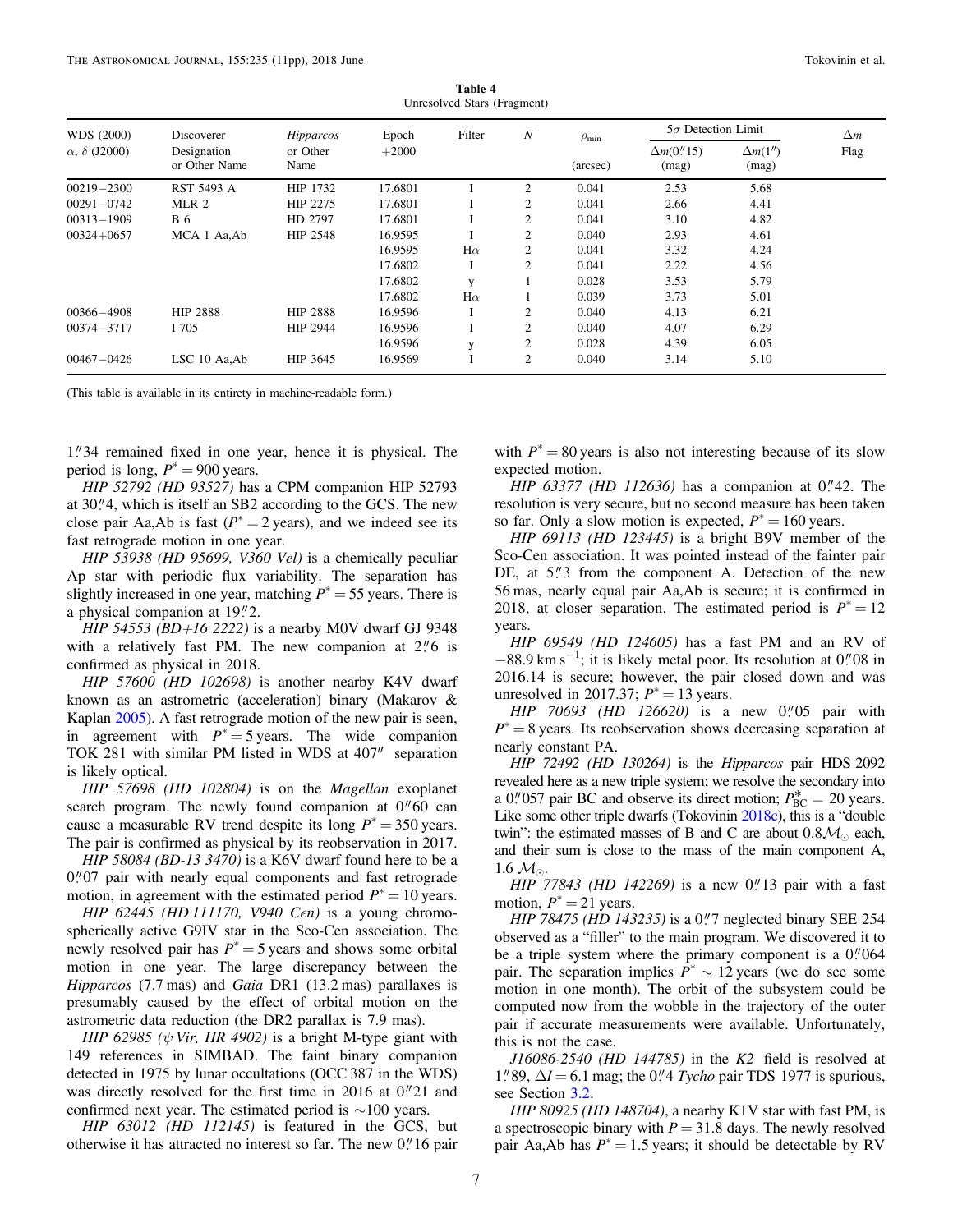Table 5 Newly Resolved Pairs

<span id="page-7-0"></span>

| <b>WDS</b>     | Discoverer           | Other       | Epoch   | Filt        | $\theta$       | $\rho$ | $\Delta m$       | Spectral         | $\boldsymbol{p}$ |
|----------------|----------------------|-------------|---------|-------------|----------------|--------|------------------|------------------|------------------|
| (2000)         | Designation          | Name        | $+2000$ |             | $(\text{deg})$ | (      | (mag)            | Type             | (mas)            |
| $02460 - 0457$ | BU 83 Aa, Ab         | HIP 12912   | 16.9590 | $\bf{I}$    | 67.8           | 0.2231 | 4.3              | F3V              | 13.2             |
| 04274-2912     | <b>TOK 709</b>       | HIP 20802   | 16.1373 | I           | 68.7           | 0.1278 | 2.1q             | G6V              | $12.1*$          |
| $06272 - 3706$ | <b>TOK 710</b>       | HIP 30712   | 16.1330 | $\bf I$     | 159.4          | 0.1392 | 2.3q             | ApSrEu           | $6.0*$           |
| $07250 + 0406$ | <b>TOK 711</b>       | HIP 35986   | 16.1346 | $\rm I$     | 156.2          | 0.0301 | 0.7              | G0V              | $6.7*$           |
| 08314-6531     | <b>TOK 712</b>       | HIP 41800   | 16.1373 | $\rm I$     | 203.3          | 0.0517 | 1.1q             | ApSi             | 4.0              |
| 09090-3802     | <b>TOK 713</b>       | HIP 44914   | 16.1375 | I           | 266.5          | 1.3401 | $2.0*$           | K5V              | $14.4*$          |
| $10476 - 1538$ | TOK 714 Aa, Ab       | HIP 52792   | 16.1376 | $\rm I$     | 72.9           | 0.0294 | 0.1              | F7II/III         | $13.1^*$         |
| 11022-4230     | TOK 715 Aa, Ab       | HIP 53938   | 16.1376 | $\bf I$     | 125.0          | 0.1174 | 1.7q             | ApSrEuCr         | 5.2              |
| 11098+1531     | <b>TOK 716</b>       | HIP 54553   | 16.1351 | $\mathbf I$ | 248.0          | 2.6180 | $2.0*$           | M <sub>0</sub> V | $23.0*$          |
| $11495 - 1636$ | TOK 717 Aa, Ab       | HIP 57660   | 16.1351 | I           | 81.3           | 0.0682 | 0.5 <sub>q</sub> | K4V              | $19.0*$          |
| 11500-5616     | <b>TOK 718</b>       | HIP 57698   | 16.1377 | $\bf I$     | 202.1          | 0.6002 | 3.2              | F3V              | $8.4*$           |
| 11547-1401     | <b>TOK 719</b>       | HIP 58084   | 16.1351 | $\bf I$     | 130.6          | 0.0732 | 0.3:             | K6V              | $13.9*$          |
| 12479-5127     | <b>TOK 720</b>       | HIP 62445   | 16.1353 | $\bf I$     | 176.1          | 0.0485 | 0.7              | G9IVe            | $13.2*$          |
| 12544-0932     | <b>OCC 387</b>       | HIP 62985   | 16.3890 | y           | 111.7          | 0.2116 | 3.7              | M2III            | 6.0              |
| 12547-3930     | <b>TOK 721</b>       | HIP 63012   | 16.1354 | $\bf{I}$    | 320.8          | 0.1647 | 2.9q             | F7V              | $6.7*$           |
| 12592-6256     | <b>TOK 722</b>       | HIP 63377   | 16.1351 | $\bf I$     | 55.1           | 0.4176 | 2.4q             | G3V              | 11.2             |
| 14089-4328     | HJ 4653 Aa, Ab       | HIP 69113   | 17.2833 | $\mathbf I$ | 95.2           | 0.0555 | 0.1              | B9V              | 6.2              |
| $14142 + 1805$ | <b>TOK 723</b>       | HIP 69549   | 16.1382 | $\mathbf I$ | 350.6          | 0.0816 | 2.4              | G0V              | $11.6*$          |
| 14275-3527     | <b>TOK 724</b>       | HIP 70693   | 16.1354 | $\bf I$     | 138.5          | 0.0532 | $0.2\,$          | F8V              | 10.8             |
| 14494-5726     | <b>HDS 2092 BC</b>   | HIP 72492   | 16.1406 | $\rm I$     | 170.0          | 0.0567 | 0.3              | F5V              | $8.2*$           |
| 15537-0429     | <b>TOK 725</b>       | HIP 77843   | 16.1410 | $\mathbf I$ | 32.8           | 0.1270 | 1.3q             | F8/G0V           | 12.5             |
| 16012-4632     | SEE 254 Aa, Ab       | HIP 78485   | 17.4324 | y           | 192.7          | 0.0637 | 1.3:             | F6V              | 9.0              |
| 16086-2540     | <b>TOK 726</b>       | HD 144785   | 16.3876 | $\rm I$     | 63.7           | 1.8879 | $6.1*$           | G8IV             | $\ldots$         |
| 16315-3901     | HDS 2335 Aa, Ab      | HIP 80925   | 16.3907 | $\rm I$     | 68.6           | 0.0724 | 2.0              | K1V              | 44.5             |
| $16385 + 1240$ | <b>TOK 727</b>       | HIP 81476   | 17.4327 | $\rm I$     | 176.4          | 0.0876 | 2.1              | G <sub>0</sub>   | $10.2*$          |
| 17022-2820     | <b>TOK 728</b>       | HD 153709   | 16.3876 | $\mathbf I$ | 164.4          | 0.6349 | 3.8:             | A0IV/V           | $\ldots$         |
| 17086-2650     | SEE 319 Aa, Ab       | HIP 83878   | 16.3876 | $\rm I$     | 40.2           | 0.0422 | 0.9              | B9IV             | 3.5              |
| 17095-2612     | SKF 2521 Aa, Ab      | CPD-26 5829 | 16.3876 | $\bf I$     | 161.0          | 0.1214 | 0.3:             | F8               | $\ldots$         |
| 17379-3752     | I 247 AC             | HIP 86286   | 17.5345 | $\rm I$     | 350.5          | 0.1772 | 2.2              | G8IV             | 21.0             |
| 18086-2752     | BU 244 Ba, Bb        | HIP 88864   | 16.3877 | I           | 146.1          | 0.1238 | 1.9              | G8III            | 3.5              |
| 19035-2645     | LDS 5870 Aa, Ab      | K214324736  | 16.3882 | $\bf I$     | 66.8           | 0.5227 | 3.9:             | G5V?             | $9.4*$           |
| 19139-2548     | <b>B</b> 2475 Aa, Ab | HD 179499   | 16.3880 | $\rm I$     | 118.3          | 0.3894 | 1.7q             | ${\rm F}8$       | $2.7*$           |
| 19164-2521     | HJ 5101 Aa, Ab       | HD 180132   | 16.3880 | $\mathbf I$ | 127.1          | 0.6919 | 4.4              | B9/A0V           | $2.8*$           |
| 19197-2836     | <b>B</b> 433 AC      | HIP 94985   | 16.3880 | $\rm I$     | 51.7           | 2.4366 | 3.9              | G1V              | 8.4              |
| 19231-2833     | RSS 520 Aa, Ab       | HIP 95278   | 16.3880 | $\rm I$     | 156.6          | 0.3490 | 2.8:             | F <sub>0</sub>   | 1.3              |
| 19239-2939     | HJ 5110 Aa, Ab       | CD-29 16082 | 16.3880 | $\bf I$     | 215.8          | 0.1166 | 0.9:             | F <sub>4</sub> V | $1.2*$           |
| 19391-2811     | <b>B</b> 444 Aa, Ab  | HD 185233   | 16.3880 | $\rm I$     | 27.3           | 0.1002 | 1.5:             | A5III            | $\ldots$         |
| $20100 - 1303$ | <b>TOK 729</b>       | HIP 99357   | 17.8246 | $\bf I$     | 277.2          | 1.2429 | $6.1*$           | F5V              | 4.4              |
| 21012-3511     | TOK 344 Aa, Ab       | HIP 103735  | 17.6025 | $\bf I$     | 168.0          | 0.1747 | 1.7              | G3V              | 21.5             |
| $20212 + 0249$ | <b>TOK 730</b>       | HIP 103735  | 16.3900 | $\rm I$     | 143.85         | 0.2269 | 2.3              | G <sub>0</sub>   | 2.3              |
| 21266-4604     | HJ 5267 Aa, Ab       | HIP 105879  | 17.6027 | I           | 53.6           | 0.0874 | 1.9              | F7V              | 15.8             |
| 21278-5922     | <b>TOK 731</b>       | HIP 105976  | 16.3883 | $\rm I$     | 27.3           | 0.1002 | 1.5:             | F <sub>2IV</sub> | 8.0              |
| 21357-5942     | <b>TOK 732</b>       | HIP 106615  | 16.3901 | $\bf I$     | 185.3          | 0.7033 | 3.3q             | G0V              | 12.3             |
| 23005-3345     | <b>TOK 733</b>       | HIP 113598  | 17.8248 | $\mathbf I$ | 62.9           | 0.0634 | 1.4              | G4V              | $12.3*$          |

variation. On the other hand, the 4″ binary HDS 2335 is optical; the companion B is seen in  $2MASS$  at  $9''/4$ ,  $25°9$ .

HIP 81476 (HD 150122) was known to be a binary from its variable RV and astrometric acceleration. It belongs to the 67 pc sample of nearby dwarfs, although the Gaia parallax of 10.2 mas now places it outside 67 pc. D. Latham (2012, private communication) computed an unpublished nine-year spectroscopic orbit. The star was observed at SOAR and unresolved in 2014.30, but now it is securely resolved at  $0''088$  separation. With  $\Delta I = 2.1$  mag, double lines should be detectable in the spectrum, opening the prospect of accurate mass measurement. The star is on the California program of planet search (Isaacson & Fischer [2010](#page-9-0)).

 $J17022-2820$  (HD 153709) is a new pair with  $0''63$ separation and  $\Delta I = 3.8$  mag (below the estimated  $5\sigma$  detection

limit of 3.4 mag). It was observed as the Tycho binary TDT 186, which is revealed to be spurious, see Section [3.2](#page-5-0).

HIP 83878 (SEE 319) is a B9IV star with a slow PM. The status of the known companion at  $7\rlap{.}''7$  is uncertain (it can be optical). The newly detected subsystem Aa,Ab at  $0''$  042, confirmed a year later, has an estimated period of ∼20 years.

 $CPD-26$  5829 (SKF 2521) is another wide 7."4 binary from the K2 program where we found a subsystem Aa,Ab. With the photometric parallax of 3.2 mas, the estimated period of Aa,Ab is longer than 100 years; no motion is detected in 1 year.

HIP 86286 is the known visual binary I247. Unexpectedly, we found two companions B and C of similar brightness in a nearly equilateral configuration, both at  $0$ .<sup>"</sup> $2$  separation from the primary. In 1897, the separation was 1″. It steadily decreased during the 20th century, in agreement with the long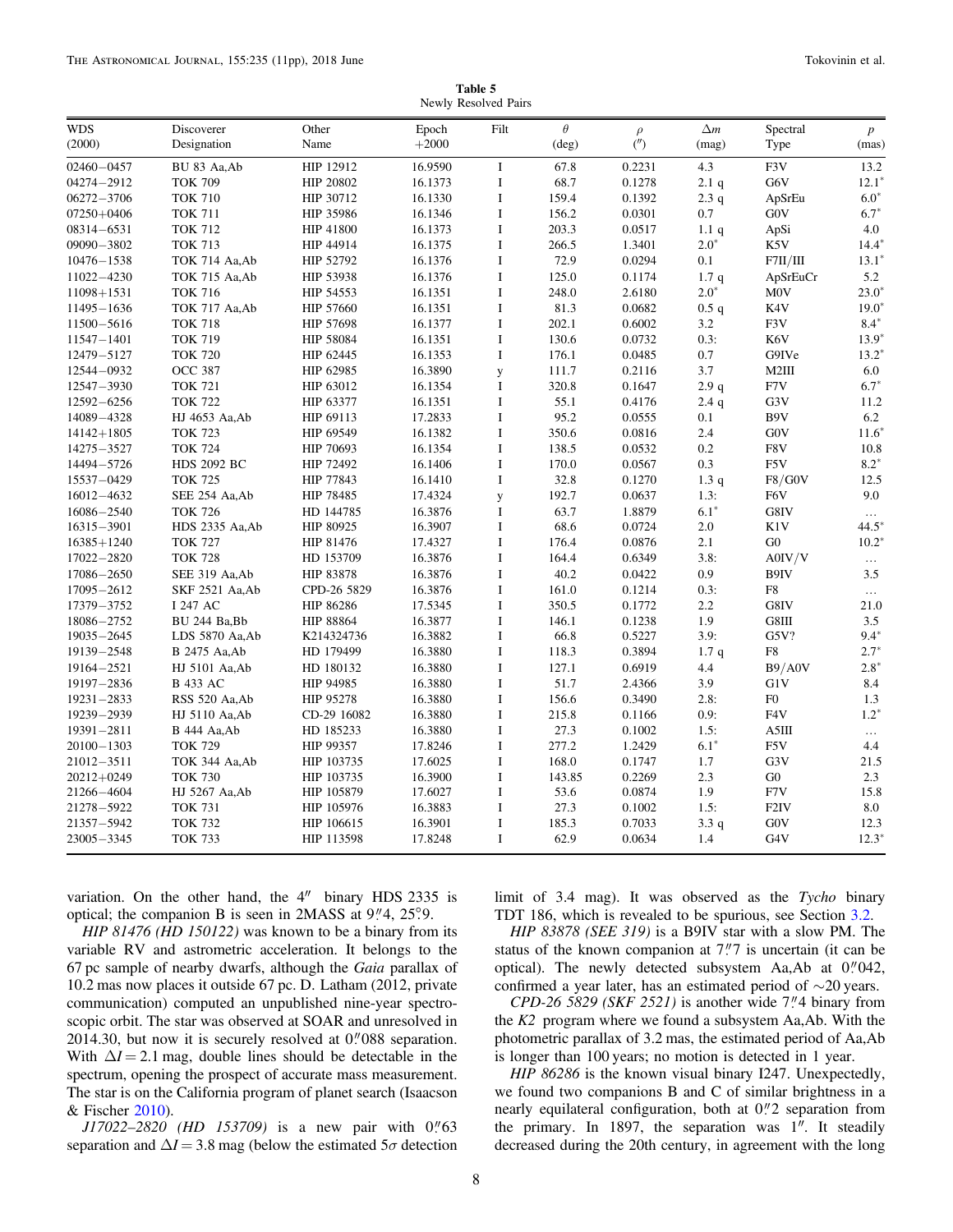<span id="page-8-0"></span>estimated period  $P^* = 200$  years. Presumably, the secondary component is a close binary BC that has not been recognized until now. This object resembles the similar equilateral triple I 213 discovered at SOAR in 2015 (Tokovinin et al. [2016b](#page-10-0)).

HIP 88864 (HD 165732) is a G8III giant. In addition to the known  $2\frac{1}{2}$  pair BU 244, we measured the subsystem Ba, Bb at 0."12. Reobservation after one year revealed its retrograde motion, although the parallax of 3.5 mas implies  $P_{\text{Ba,Bb}}^* =$ 120 years.

EPIC 214324736 (TYC 6881-1560-1) is the 17.<sup>11</sup>4 CPM pair LDS 5870 with the *Gaia* parallax of 9.4 mas. The components' PMs and photometric distances match. WDS lists a discordant first measure in 1960, which, if true, would mean that AB is optical; we believe the first measure to be in error because the configuration of AB remained fixed for 15 years between its measurements by 2MASS and Gaia. The newly discovered 0."52 subsystem Aa,Ab is also fixed, proving its physical nature;  $P_{\text{Aa,Ab}}^* = 330$  years.

HD  $179499$  is the known visual pair B 2475 at 8."2 separation. The Gaia parallax of the secondary component is 2.7 mas, while it gives no parallax for the primary, possibly because it was resolved. Indeed, we discovered Aa,Ab at 0."39; its position did not change in a year. Its estimated orbital period is ∼1 kyr. However, the F8 spectral type of A and the colors of both A and B indicate a photometric parallax of 5 mas, inconsistent with the *Gaia* parallax.

HD 180132 is a 21"4 pair HJ 5101 AB. Matching Gaia parallaxes and PMs of both components leave no doubt that this pair is physical, despite its first discordant measure in WDS. The companion to A discovered here at  $0$ ." $69$  is probably too faint to be detected by *Gaia* ( $\Delta I = 4.4$  mag). The period of Aa,Ab is long,  $\sim$ 2 kyr; its position is fixed during one year.

HIP  $94985$  is a tight  $0\frac{1}{2}$  binary B433 to which we discovered a faint ( $\Delta I = 3.9$  mag) companion at 2."44. If the companion were a distant unrelated star with a zero PM, the separation of AC would have increased by 38 mas in one year. Instead, we found it to be constant to within  $3 \text{ mas}$ . The  $0^\circ 4$ change in the PA during this period is likely related to the angle calibration problems in run 3.

HIP 95278 is a 9."7 pair RSS 520 located in a relatively crowded region of the sky; its faint secondary component is likely optical. The small PM and parallax do not help in defining its status. The newly discovered subsystem Aa,Ab at  $0$ .  $\frac{39}{9}$  has a better chance to be physical, but its long period of  $\sim$ 2.5 kyr does not inspire any interest in this discovery.

CD-29 16082 (HJ 5110) is a 5."9 near-equal pair where we found a  $0$ ."12 subsystem Aa,Ab. This triple system could be physical. However, the Gaia parallax of 1.2 mas implies very long periods; if the parallax is correct, both components A and B are located above the main sequence.

HD 185233 is a 1″ binary B444 without trigonometric parallax or orbit. We discovered the  $0$ ." 10 subsystem Aa,Ab. This resolution, although not checked in 2017, is secure. The expected period of Aa,Ab is several centuries, given the photometric parallax of 1.9 mas.

HIP 99357 (HD 191365) is an F5V spectroscopic binary according to the GCS, based on two mutually discordant measures of the RV. The new faint companion at  $1$ .  $34$  with  $\Delta I = 6.1$  mag may be optical.

HIP 100355 was pointed in 2015 by mistake instead of HLD 158 (WDS J20213+0250) and resolved at  $0\frac{1}{2}$ , in marked disagreement with the orbit of HLD 158 (Tokovinin

et al. [2016b](#page-10-0)). Now the confusion is clarified, as both HIP 100355 and HLD 158 were measured. Our published 2015 measure should be attributed to HIP 100355.

HIP 103735 (HD 199918) is a nearby G3V star with a wide (186″) CPM companion, which possibly is a white dwarf. The main star is a spectroscopic and astrometric binary, first resolved here at 0."17. The separation implies an orbital period on the order of 20 years that might explain the non-resolution of this binary at Gemini in 2011 (Tokovinin et al. [2012](#page-10-0)).

HIP 105879 (HD 203934) has astrometric acceleration and variable RV (CGS). Its spectrum has double lines, according to the ongoing monitoring at the CTIO 1.5 m telescope. The first attempts to resolve the pair at Gemini (Tokovinin et al. [2013](#page-10-0)) and at SOAR in 2015.74 were unsuccessful, but in 2017.6, it was securely resolved at  $0''087$ . The separation and magnitude difference match the preliminary spectroscopic orbit with  $P = 5$  years and the mass ratio  $q = 0.78$ . According to this orbit, the separation in 2015.74 was  $0''/025$ . Observations for several more years will lead to accurate measurements of the masses of components Aa and Ab; the next periastron is predicted in 2020.6. The CPM companion D at 44″ makes this system triple. Star D has a constant RV, and it has not been resolved at SOAR in 2014.

HIP 105976 (HD 203970) is resolved at  $0''$  09 in 2016.4; it moved by 8° in one year, matching the estimated period  $P^* = 30$  years.

HIP 106615 (HD 205158) has a new faint companion at 0.70 with  $P^* = 300$  years. The star is on the *Magellan* planet search program.

HIP 113598 (HD 217344) is a  $3\degree$ 9 physical pair B 582 containing a 1.6 day SB1 TZ PsA. We tentatively resolved an intermediate subsystem Aa,Ab at  $0$ ." $063$ . However, this result needs confirmation because telescope vibrations could mimic the resolution. If this pair is real, its period is short,  $P^* = 8$  years.

# 3.4. The Triple System BU 83

One of the calibrator binaries, WDS J02460−0457 (BU 83, HIP 12912, ADS 2111, F3V), is found to be triple. Looking back at the archival SOAR data, the tertiary component can be noted in several I-band ACFs. The clearest previous detection was in 2012.92, but it was overlooked at the time. The inner pair Aa,Ab was then at 58°.7, 0.<sup>"</sup> 20,  $\Delta I = 4.5$  mag; it turned by 23° in five years. A very tentative measure of Aa,Ab in 2009.671 is 58°.9,  $0''$  19. In 2015, the companion's detection was marginal, but it was resolved securely in 2016 and 2017 (Figure [4](#page-9-0)). The companion is not seen in the y band. Owing to the faintness of the companion Ab, the fitted triple-star models do not converge well, resulting in the low accuracy of the measures of Aa,Ab.

Interestingly, the existence of the subsystem was suspected by Dommanget ([1972](#page-9-0)) from the run of the residuals of the outer pair. He proposed a 36-year astrometric orbit with an amplitude of  $0''08$ .

Figure [5](#page-9-0) shows that the accurate SOAR measures indeed deviate from the long-period orbit (which itself is poorly defined by the short observed arc). Using the orbit3.pro code<sup>9</sup> (Tokovinin & Latham [2017](#page-10-0)), we can fit the wobble and the resolved measures of Aa,Ab by two sets of orbital elements. However, the low accuracy of historic measures and the partial coverage of the inner resolved orbit make such fits rather

<sup>9</sup> 10.5281/[zenodo.321854](https://doi.org/10.5281/zenodo.321854)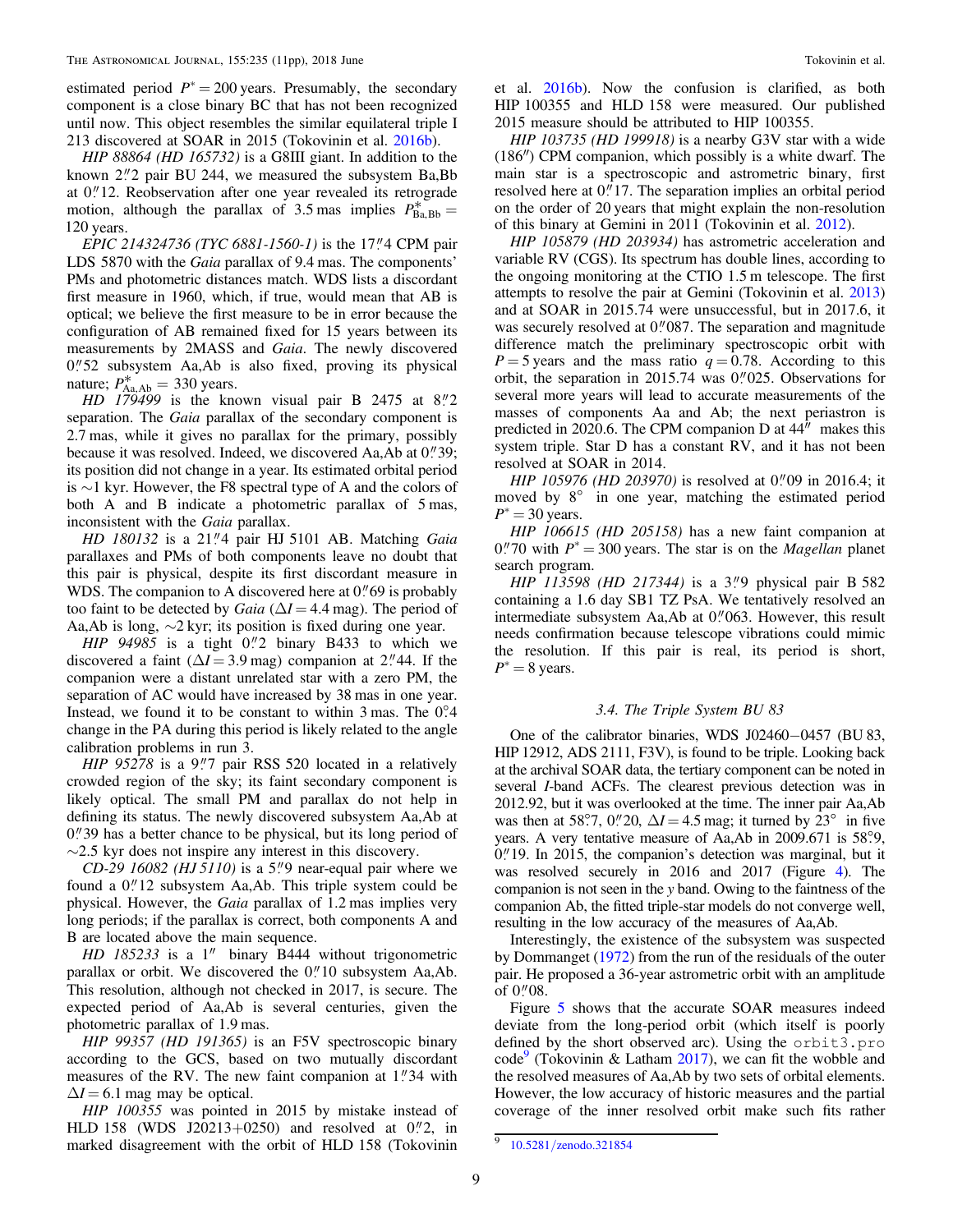<span id="page-9-0"></span>

Figure 4. ACF of BU 83 recorded on 2017.83 in the I band. The coordinate center is at O, the letters indicate the two peaks corresponding to B and Ab, while lines mark all four peaks caused by the faint component Ab (the two central peaks are lost in the noise).



Figure 5. Trajectory of the outer subsystem in BU 83 accounting for the wobble caused by the inner subsystem. Crosses indicate micrometer measures and speckle interferometry at small apertures, squares show accurate recent measures at SOAR and Hipparcos, and line depicts the orbit. The dashed ellipse and triangles denote the orbit and resolved measures of the subsystem Aa,Ab. The axis scale is in arcseconds.

uncertain. The plots in the figure correspond to an inner period of 38 years and an outer period of 915 years. The inner subsystem has direct motion, while the outer orbit is retrograde, so the angle between the inner and outer angular momentum vectors is large. The sign of the wobble confirms that the

subsystem belongs to the primary component. Patient accumulation of measures is needed before attempting a meaningful analysis of this interesting triple system. The intuition of J. Dommanget, who discovered the wobble in the noisy measures available prior to 1972, is truly amazing, but the astrometric orbit derived from the old data alone cannot be trusted.

We thank the operators of SOAR D. Maturana (he passed away in 2017), P. Ugarte, S. Pizarro, J. Espinoza, C. Corco, and R. Hernandez for efficient support of our program, R. Cantarutti for adapting the HRCam software to the new detector, and N. Law for offering us his iXon-888 camera. Some observations were made using the Luca-R cameras borrowed from G. Cecil and from the STELES team, and we are grateful for this. Detailed comments by the referee helped us to improve the presentation and the tables.

R.A.M. acknowledges support from the Chilean Centro de Excelencia en Astrofísica y Tecnologías Afines (CATA) BASAL PFB/06, the Project IC120009 Millennium Institute of Astrophysics (MAS) of the Iniciativa Científica Milenio del Ministerio de Economía, Fomento y Turismo de Chile, and CONICYT/FONDECYT Grant Nr. 117 0854.

This work used the SIMBAD service operated by Centre des Données Stellaires (Strasbourg, France), bibliographic references from the Astrophysics Data System maintained by SAO/ NASA, and the Washington Double Star Catalog maintained at USNO.

Facility: SOAR.

#### ORCID iDs

Andrei Tokovinin **[https:](https://orcid.org/0000-0002-2084-0782)//orcid.org/[0000-0002-2084-0782](https://orcid.org/0000-0002-2084-0782)** William I. Hartkop[f](https://orcid.org/0000-0001-6111-4560) **[https:](https://orcid.org/0000-0001-6111-4560)**//orcid.org/[0000-0001-6111-4560](https://orcid.org/0000-0001-6111-4560) Elliott P. Horch  $\bullet$  [https:](https://orcid.org/0000-0003-2159-1463)//orcid.org/[0000-0003-2159-1463](https://orcid.org/0000-0003-2159-1463)

#### References

- Briceño, C., & Tokovinin, A. 2017, [AJ,](https://doi.org/10.3847/1538-3881/aa8e9b) [154, 195](http://adsabs.harvard.edu/abs/2017AJ....154..195B)
- Dommanget, J. 1972, Bull. RAS Belg., 8, 63
- Gaia Collaboration, Brown, A. G. A., Vallenari, A., Prusti, T., et al. 2016, [A&A](https://doi.org/10.1051/0004-6361/201629512), [595, 2](http://adsabs.harvard.edu/abs/2016A&A...595A...2G)
- Gomez, J., Docobo, J. A., Campo, P. P., & Mendez, R. 2016, [AJ,](https://doi.org/10.3847/0004-6256/152/6/216) [152, 216](http://adsabs.harvard.edu/abs/2016AJ....152..216G)
- Hartkopf, W. I., Mason, B. D., & Worley, C. E. 2001, [AJ,](https://doi.org/10.1086/323921) [122, 3472](http://adsabs.harvard.edu/abs/2001AJ....122.3472H)
- Hartkopf, W. I., Tokovinin, A., & Mason, B. D. 2012, [AJ](https://doi.org/10.1088/0004-6256/143/2/42), [143, 42](http://adsabs.harvard.edu/abs/2012AJ....143...42H)
- Horch, E. P., Casetti-Dinescu, D. I., Camarata, M. A., et al. 2017, [AJ,](https://doi.org/10.3847/1538-3881/aa6749) [153, 212](http://adsabs.harvard.edu/abs/2017AJ....153..212H)
- Horch, E. P., van Belle, G. T., Davidson, J. W., Jr., et al. 2015, [AJ,](https://doi.org/10.1088/0004-6256/150/5/151) [150, 151](http://adsabs.harvard.edu/abs/2015AJ....150..151H)
- Isaacson, H., & Fischer, D. 2010, [ApJ](https://doi.org/10.1088/0004-637X/725/1/875), [725, 875](http://adsabs.harvard.edu/abs/2010ApJ...725..875I)
- Makarov, V. V., & Kaplan, G. H. 2005, [AJ](https://doi.org/10.1086/429590), [129, 2420](http://adsabs.harvard.edu/abs/2005AJ....129.2420M)
- Mason, B. D., Hartkopf, W. I., Miles, K. N., et al. 2018, AJ, in press, arXiv:[1804.07845](http://arXiv.org/abs/1804.07845)
- Mason, B. D., Wycoff, G. L., Hartkopf, W. I., et al. 2001, [AJ,](https://doi.org/10.1086/323920) [122,](http://adsabs.harvard.edu/abs/2001AJ....122.3466M) [3466,](http://adsabs.harvard.edu/abs/2001AJ....122.3466M) (WDS)
- Mendez, R. A., Claveria, R. M., Orchard, M. E., & Silva, J. F. 2017, [AJ](https://doi.org/10.3847/1538-3881/aa8d6f)[,](http://adsabs.harvard.edu/abs/2017AJ....154..187M) [154, 187](http://adsabs.harvard.edu/abs/2017AJ....154..187M)
- Muterspaugh, M. W., Fekel, F. C., Lane, B. F., et al. 2010a, [AJ](https://doi.org/10.1088/0004-6256/140/6/1646), [140, 1646](http://adsabs.harvard.edu/abs/2010AJ....140.1646M)
- Muterspaugh, M. W., Hartkopf, W. I., Lane, B. F., et al. 2010b, [AJ,](https://doi.org/10.1088/0004-6256/140/6/1623) [140, 1623](http://adsabs.harvard.edu/abs/2010AJ....140.1623M)
- Nidever, D. L., Marcy, G. W., Butler, R. P., et al. 2002, [ApJS](https://doi.org/10.1086/340570), [141, 503](http://adsabs.harvard.edu/abs/2002ApJS..141..503N)
- Nordström, B., Mayor, M., Andersen, J., et al. 2004, [A&A,](https://doi.org/10.1051/0004-6361:20035959) [418, 989,](http://adsabs.harvard.edu/abs/2004A&A...418..989N) (GCS)
- Sauvage, J.-F., Fusco, T., Guesalaga, A., et al. 2015, in Proc. Conf., Adaptive Optics for Extremely Large Telescopes 4, http://[www.escholarship.org](http://www.escholarship.org/uc/item/910646qf)/ uc/item/910646af
- Tokovinin, A. 2012, [AJ](https://doi.org/10.1088/0004-6256/144/2/56), [144, 56](http://adsabs.harvard.edu/abs/2012AJ....144...56T)
- Tokovinin, A. 2014, [AJ](https://doi.org/10.1088/0004-6256/147/4/86), [147, 86](http://adsabs.harvard.edu/abs/2014AJ....147...86T)
- Tokovinin, A. 2016, [AJ](https://doi.org/10.3847/0004-6256/152/5/138), [152, 138](http://adsabs.harvard.edu/abs/2016AJ....152..138T)
- Tokovinin, A. 2017, [AJ](https://doi.org/10.3847/1538-3881/aa8459), [154, 110](http://adsabs.harvard.edu/abs/2017AJ....154..110T)
- Tokovinin, A. 2018a, [PASP,](https://doi.org/10.1088/1538-3873/aaa7d9) 130, 5002
- Tokovinin, A. 2018b, Inf. Circ., 194, 1
- Tokovinin, A. 2018c, [AJ,](https://doi.org/10.3847/1538-3881/aab102) [155, 160](http://adsabs.harvard.edu/abs/2018AJ....155..160T)